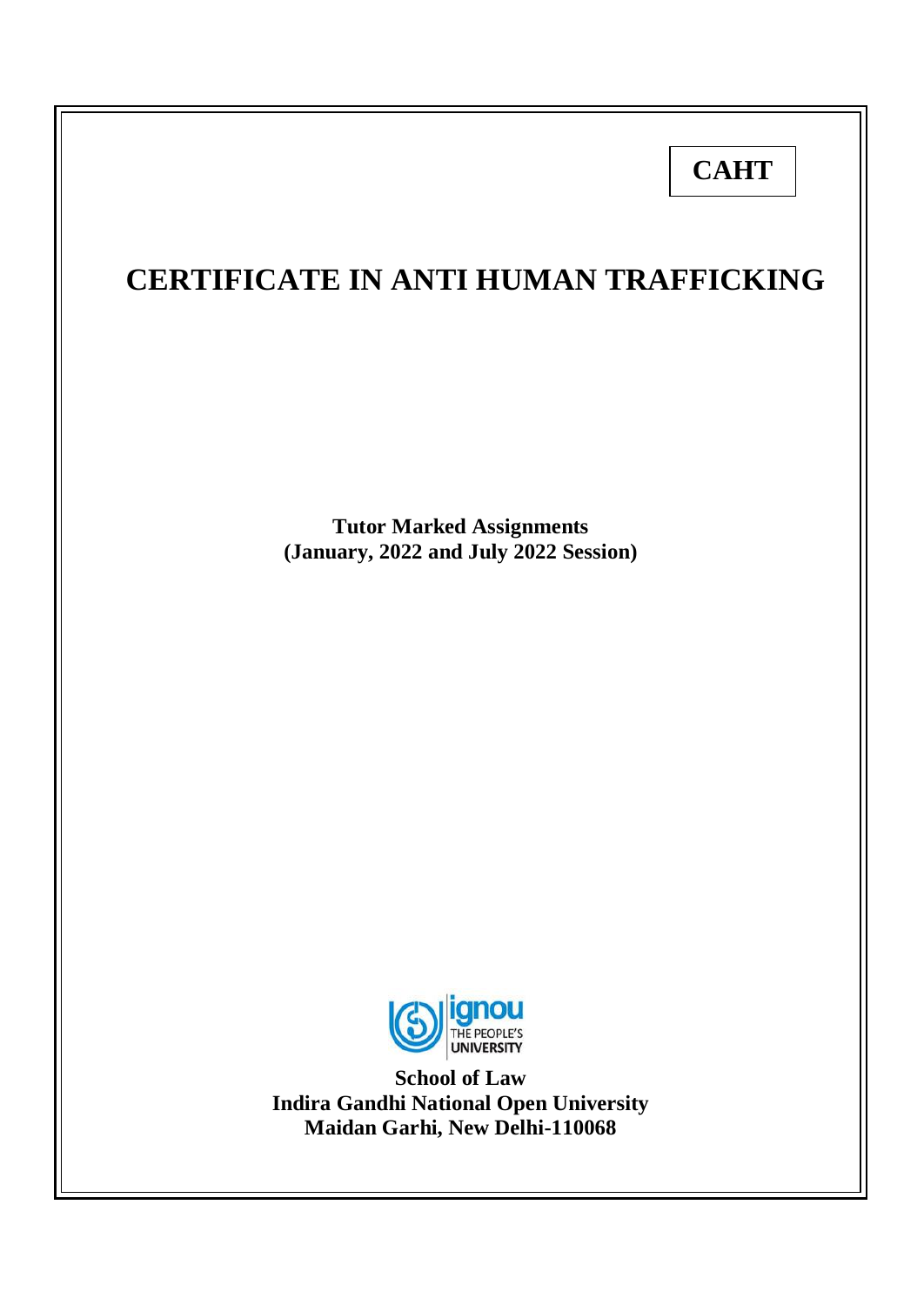## Dear Learner,

As per guidelines of the University, you have to complete one assignment for each course.

Each assignment has questions to be answered in about 200 words and 350 words..You will find that the questions in the assignments are analytical and descriptive so that you can better understand and comprehend the concepts. Take one register for each course and mention your name, enrollment no, email id and mobile no along with address on the first page of your assignment.

It is important that you write the answers to all the questions in your own words. Your answers should be within the approximate range of the word-limit set for each question. Remember, writing answers to assignment questions will improve your writing skills and prepare you for the term-end examination.

## **Submission**

You have to submit the **hand written** assignments to the Programme Coordinator at **Dr Mansi Sharma by email at caht@ignou.ac.in.** You can also send your assignments by speed post to Dr Mansi Sharma ,Room No.7, School of Law, Block G, Academic Complex, IGNOU, Maidan Garhi, New Delhi.110068.It is **desirable to keep** with you a **photocopy** of the assignments submitted by you.

Once evaluated, the Regional Centre will send the marks to the Student Evaluation Division at IGNOU, New Delhi.

You need to submit the assignments to the Programme Coordinator at **Dr Mansi Sharma by email at** 

## **caht@ignou.ac.in.**

- $\div$  For January 2022 session **By 31<sup>st</sup> March, 2022**
- For July 2022 Session **By 30th Sept., 2022**.

## **Guidelines for Doing Assignments**

We expect you to answer each question as per instructions in the assignment. You will find it useful to keep the following points in mind:

- **1) Planning:** Read the assignment carefully; go through the Units on which they are based. Make some points regarding each question and then rearrange them in a logical order.
- **2) Organisation:** Be a little selective and analytical before drawing up a rough outline of your answer. Give adequate attention to question's introduction and conclusion.

Make sure that:

- a) The answer is logical and coherent.
- b) It has clear connections between sentences and paragraphs.
- c) The presentation is correct in your own expression and style.
- **3) Presentation:** Once you are satisfied with your answer, you can write down the final version for submission**. You can send the word or pdf file of your assignments by email or hard copy by speed post.** If you so desire, you may underline the points you wish to emphasize. Make sure that the answer is within the stipulated word limit.

Wishing you all the best.

Dr. Mansi Sharma Programme Coordinator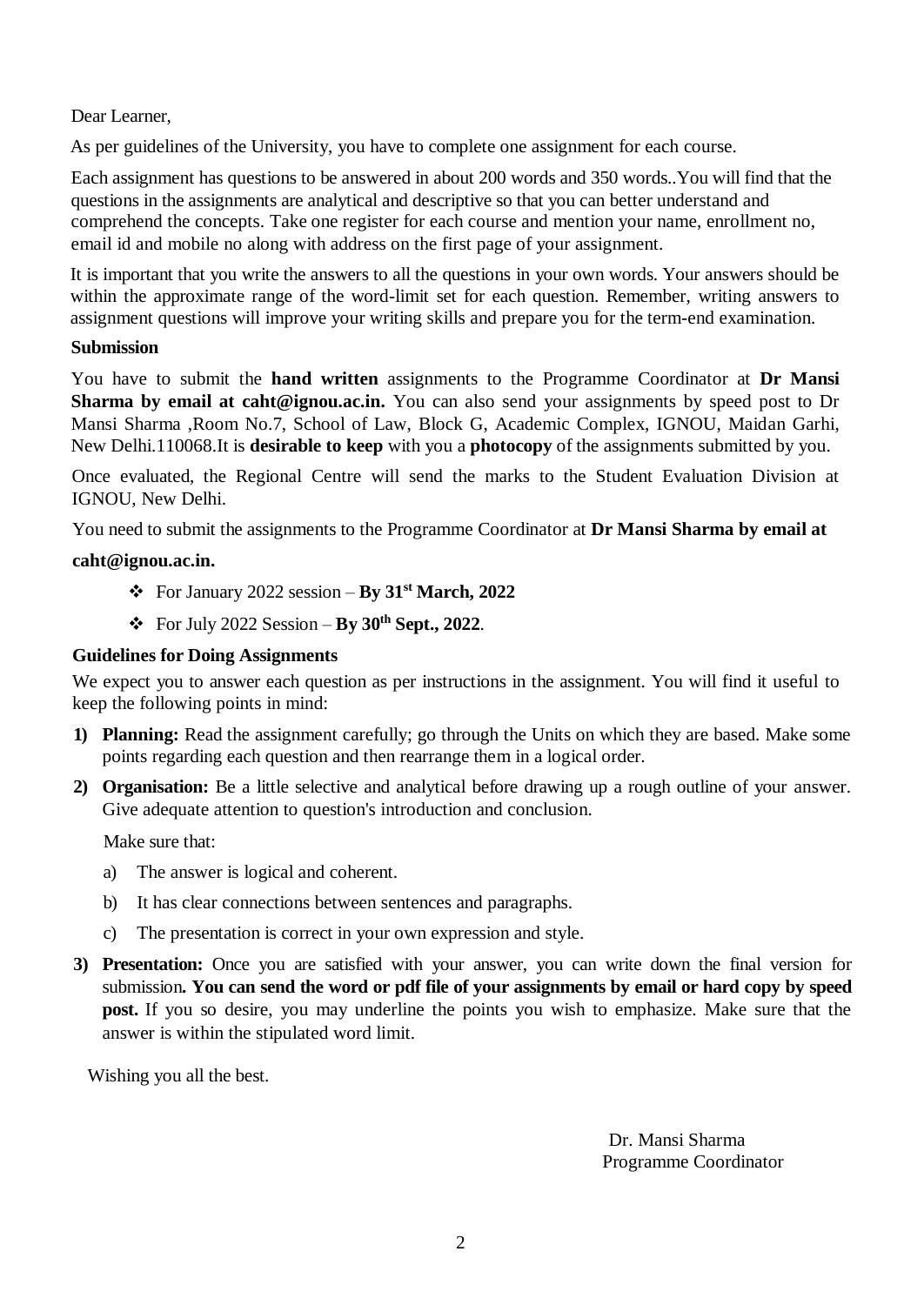## **BLE-031 - UNDERSTANDING HUMAN TRAFFICKING Tutor Marked Assignment (January 2022 and July 2022)**

**Course Code: BLE-031 Assignment Code: BLE-031/January 2022 and July 2022 Total Marks: 100**

## **Note: All questions are compulsory.**

#### **Section-I**

## **Answer each question in about 200 words. Each question carries 5 marks. (5x10 = 50)**

- 1. Write a note on the Evolution of the concept of Human Trafficking.
- 2. What are the types of Trafficking? Discuss.
- 3. Write a note on Displacement.
- 4. Write a note on Missing Children and Human Trafficking.
- 5. What do you understand by Destination Area? Discuss.
- 6. Discuss the Modus Operandi of Traffickers.
- 7. What do you understand by Trafficking Routes?
- 8. Write a note on Victims Profile.
- 9. Write a note on Pimps and Madams.
- 10. What do you understand by Prohibitionist Approach to Prosecution?

## **Section-II**

## **Answer each question in about 350 words. Each question carries 10 marks. (5x10 = 50)**

- 11. Discuss the causes of Human Trafficking.
- 12. "Human Trafficking is not a Gender Neutral Phenomenon". Discuss.
- 13. Discuss the pull factors related to Human Trafficking.
- 14. What are the Indicators of Trafficking?
- 15. Discuss the challenges in Meeting the needs of Trafficked Victims who have experience Traumatic abuse.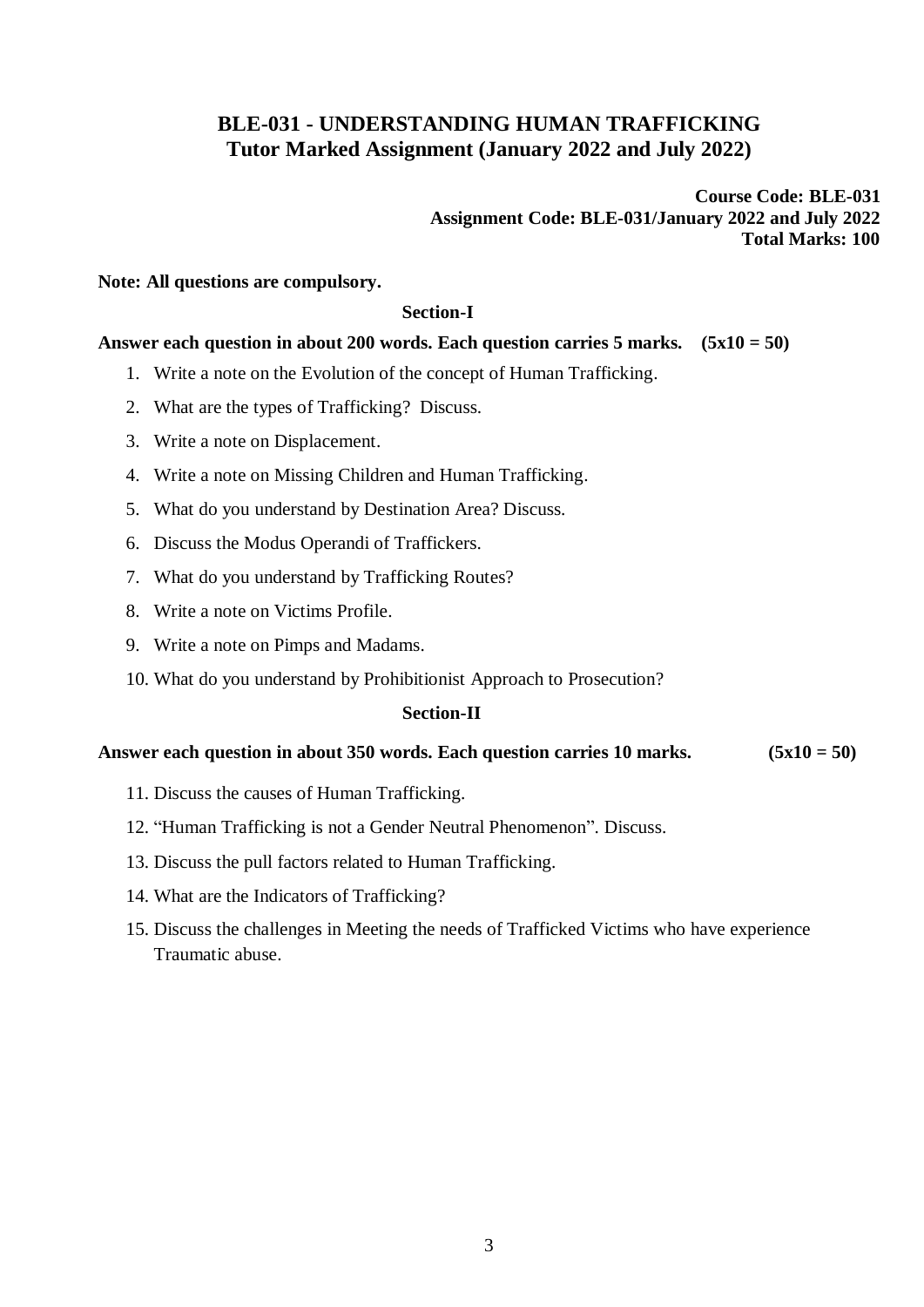## **BLE-32 - LAW POLICIES AND INSTITUTIONAL RESPONSE TO HT Tutor Marked Assignment (January 2022 and July 2022)**

**Course Code: BLE-032 Assignment Code: BLE-032/January 2022 and July 2022 Total Marks: 100**

**Note: All questions are compulsory.**

## **Section-I**

## **Answer each question in about 200 words. Each question carries 5 marks. (5x10 = 50)**

- 1. Write a note on Slavery Convention, 1927.
- 2. Write a note on International Convention on Economic, Social and Cultural Rights, 1966.
- 3. Discuss the purpose of the Immoral Traffic (Prevention) Act, 1956.
- 4. Who can be the complainant? Discuss.
- 5. What do you understand by Home Verification under ITPA?
- 6. Write a note on cognitive interviewing.
- 7. Discuss the role of District Rural Development Agencies in preventing Trafficking.
- 8. Discuss the role of Judiciary in Combating Trafficking.
- 9. Write a note on Community Vigilance.
- 10. Discuss the role of NGO in Victim and Witness Protection.

## **Section-II**

## **Answer each question in about 350 words. Each question carries 10 marks. (5x10 = 50)**

- 11. What are the various provisions under the Indian Penal Code which deals with the issue of Human Trafficking?
- 12. Discuss the role of Child Welfare Committee with respect to the child in need of care and protection.
- 13. Discuss the role of Police in preventing Human Trafficking and giving relief to the victims of crime..
- 14. Discuss the features of Public Interest Litigation.
- 15. What do you understand by Synergy? Why is it necessary amongst stake holders?